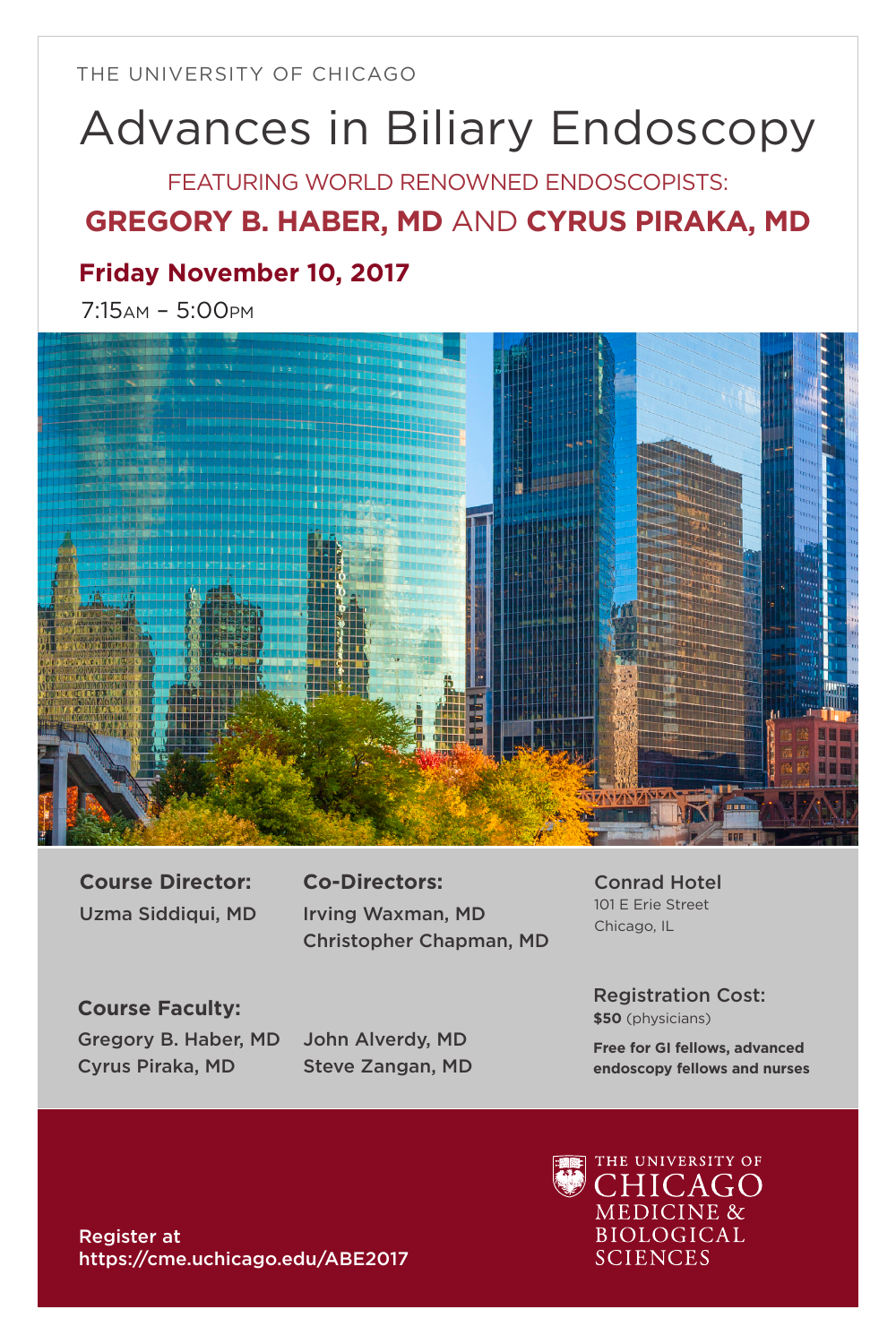#### COURSE DESCRIPTION

**University of Chicago's Center for Endoscopic Research and Therapeutics (CERT)** 

**group** is a nationally recognized interventional gastroenterology group dedicated to evaluating and treating difficult gastrointestinal diseases through advanced endoscopic technologies. This course will highlight advanced endoscopic skills in ERCP, cholangioscopy, and EUS in the management of biliary diseases. This includes topics such as biliary cannulation, difficult bile duct stones, cancers of the pancreas and bile ducts, complications related to acute and chronic pancreatitis and prevention of adverse events related to ERCP. Faculty will present the latest information on biliary endoscopy using a variety of traditional formats, including lectures, panel discussions, interactive video forum, and Q&A. Endoscopic skills can then be enhanced during a hands-on workshop with expert faculty. Balanced viewpoints, special techniques and practical clinical approaches will be highlighted throughout the program.

#### ACCREDITATION STATEMENT

The University of Chicago Pritzker School of Medicine is accredited by the Accreditation Council for Continuing Medical Education to provide continuing medical education for physicians.

The University of Chicago Medicine is an approved provider of continuing nursing education by the Ohio Nurses Association, an accredited approver by the American Nurses Credentialing Center's Commission on Accreditation. (OBN-001-91) (OH-355, 7/1/2019)

The University of Chicago Pritzker School of Medicine designates this live activity for a maximum of *7.5 AMA PRA Category 1 Credits*™. Physicians should claim only the credit commensurate with the extent of their participation in the activity.

Nursing contact hours are provided for this live activity.

Nurses and other healthcare professionals will receive a Certificate of Participation. For information on the applicability and acceptance of Certificates of Participation for educational activities certified for *AMA PRA Category 1 Credit*™ from organizations accredited by the ACCME, please consult your professional licensing board.

#### LEARNING OBJECTIVES

Upon completion of this activity, participants will be better able to:

- Learn ERCP techniques for successful biliary cannulation, large stone removal, and stenting.
- Understand and learn more about advanced endoscopic ERCP modaiities, such as cholangioscopy, mechanical lithotripsy, radiofrequency ablation, electrohydraulic lithotripsy, and photodynamic therapy.
- Recognize diagnostic options in tissue acquisition in pancreaticobiliary tumors.
- Understand endoscopic management options for cholangiocarcinoma, including stenting and ablative therapy.
- Understand management of pancreaticobiliary diseases in a multi-disciplinary fashion through collaboration with radiology, pathology, surgery and oncology.

#### TARGET AUDIENCE

This course is designed to meet the educational needs of gastroenterologists, gastroenterology fellows, and advanced endoscopy fellows and gastroenterology nurses.